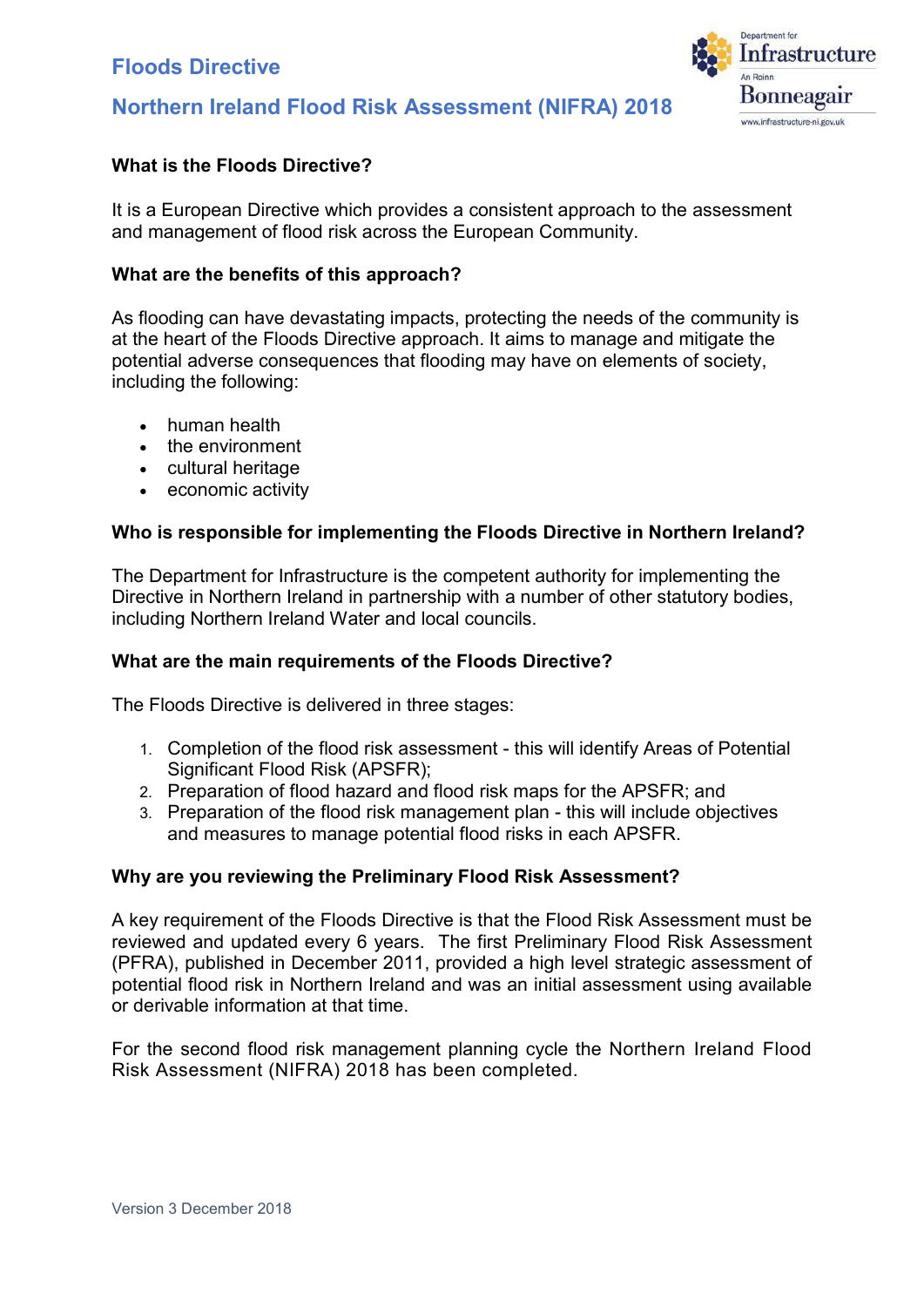



# What is the Northern Ireland Flood Risk Assessment 2018?

 The Northern Ireland Flood Risk Assessment (NIFRA) 2018 is a high level analysis of the potential economic, social and environmental impacts which could result from potential flooding in Northern Ireland. It included a review of the Preliminary Flood Risk Assessment (PFRA) 2011 and uses DfI's flood maps to identify what areas are potentially at risk of fluvial (river), coastal and pluvial (surface water ) flooding. Assessments will be carried out on a six year cycle, which allows for the inclusion of new and improved information.

 The NIFRA 2018 has assessed the areas to be at the greatest flood risk. These areas are identified as 'Areas of Potential Significant Flood Risk' (APSFR). It is important to note that locations not identified as APSFR may still be at risk of flooding.

# What are Areas of Potential Significant Flood Risk (APSFR)?

 Areas of Potential Significant Flood Risk (APSFR) are where significant flood risk exists now or is likely to occur in the future. Identifying APSFR is an important part of protecting people, properties, businesses, communities, infrastructure, the environment, etc. from the effects of flooding. APSFR help DfI and others understand the potential impacts of flooding and prioritise where measures could provide most benefit.

 Based on the Northern Ireland Flood Risk Assessment 2018 (NIFRA), DfI has identified areas where the potential impact of flooding is most significant. Identifying the APSFR will inform the Flood Risk Management Plan and become the focus of future actions, helping DfI and other stakeholders to work with communities to prioritise investment and reduce the impacts from flooding.

 For each APSFR identified, flood hazard and flood risk maps will be reviewed and updated, where appropriate, and a Flood Risk Management Plan will be developed to help mitigate the impacts of flooding.

# Why have changes been made to the APSFR since the 2011 PFRA?

 Published in December 2011, the Preliminary Flood Risk Assessment (PFRA 2011) provided a high level strategic assessment of flood risk in Northern Ireland and was an initial assessment using available or readily derivable information at that time. The NIFRA 2018 ensures that flood risk continues to be assessed and managed effectively, taking account of new and updated information and changes in risk. Our understanding of flood risk is constantly developing and improving and more detailed fluvial and coastal flood hazard and flood risk maps have been developed since the initial assessment.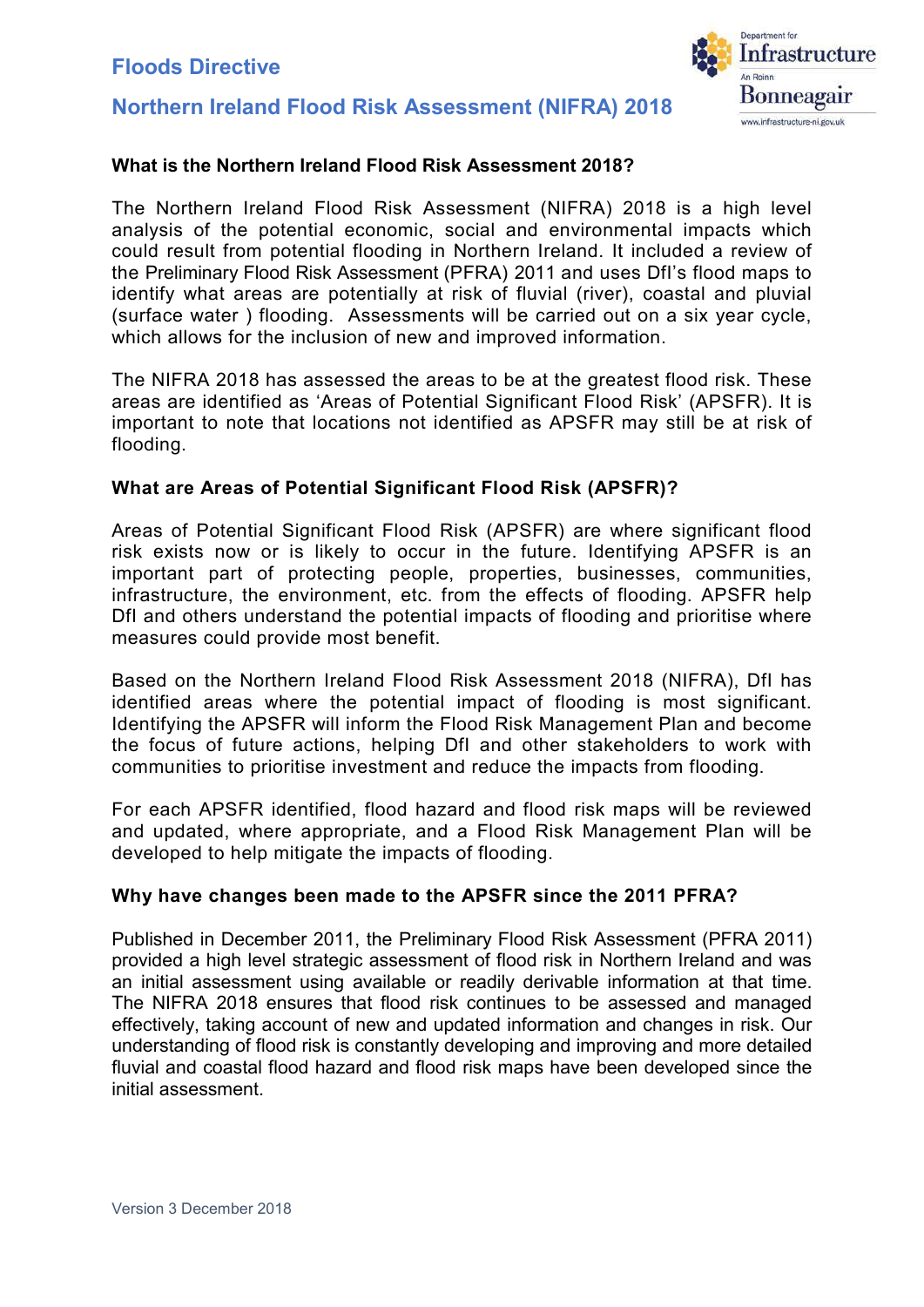

# Northern Ireland Flood Risk Assessment (NIFRA) 2018

# How have the APSFR changed?

 There has been a change to the number of APSFR and Transitional Areas of Potential Significant Flood Risk (TAPSFR) have been introduced. In addition there have been various boundary adjustments to some APSFR to better represent the distribution of flood risk. Others remain broadly unchanged, but our understanding of the risk within them is improved.

 The NIFRA 2018 has identified 12 areas as APSFR and 9 areas have been determined as TAPSFR.

# What are Transitional Areas of Potential Significant Flood Risk (TAPSFR)?

 In addition to the APSFR identified, the Department has determined some areas to be Transitional Areas of Potential Significant Flood Risk (TAPSFR). These are areas that were identified in the 2011 PFRA as APSFR. They have not been identified as APSFR in the NIFRA 2018. However, they have been classified as TAPSFR to ensure continuity between Flood Risk Management Plan cycles and facilitate the implementation of any outstanding commitments arising from delivery of objectives and measures within the 2015 – 2021 FRMPs.

# Does the NIFRA show if my specific property is at risk?

 No. While the NIFRA identified certain areas in Northern Ireland that may be prone to flooding it does not determine the flood risk to particular properties or specific locations.

# Why is my property in an APSFR, when I don't flood?

 Not all properties within an APSFR will be potentially affected by flooding. Similarly, there will be homes and businesses outside APSFR which are at risk of flooding. Due to the strategic nature of the assessment (undertaken on a 1km grid basis) general areas have been identified to be at potential risk, rather than individual properties.

# My property floods but I am not in an APSFR?

 Not all properties at risk of flooding are captured within APSFR. Not being included in an APSFR does not mean that the risk of flooding is insignificant to individual properties or that support will not be provided by flood risk authorities. Flood risk management actions, to address more localised issues, will also be applicable to those people at risk of flooding outside the APSFR.

# How does the NIFRA 2018 take account of climate change?

 UK Climate change projections indicate that Northern Ireland may experience wetter winters, drier summers and the occurrence of more extreme weather events